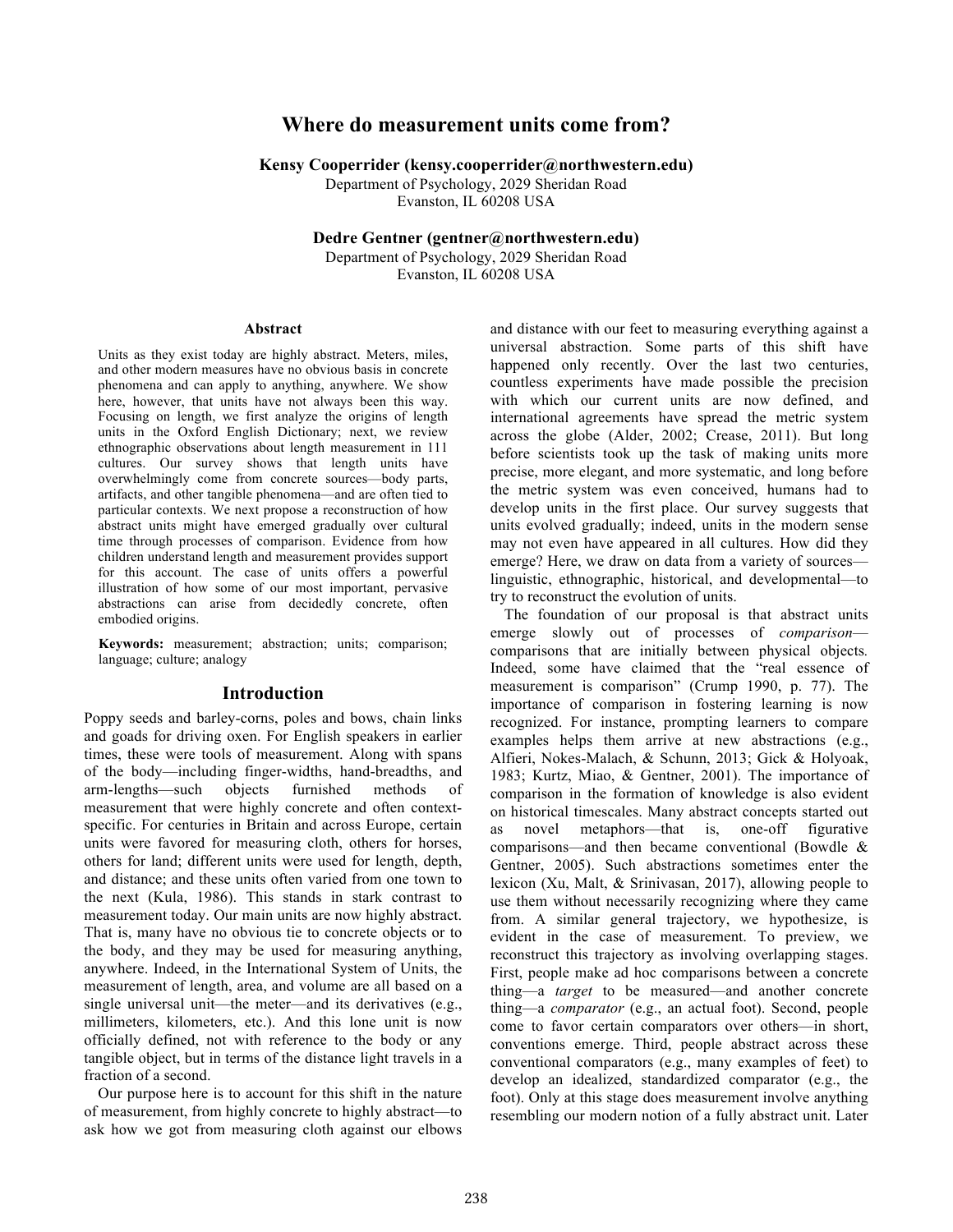stages also involve comparison, along with cognitive processes such as proportional reasoning.

In reconstructing this emergence, we focus on length including other measures of linear extent such as height, depth, and distance. However, our proposal should apply in broad strokes to other basic physical dimensions, such as weight and volume. We consider three interwoven aspects of length measurement: what linguistic resources people have for talking about length (e.g., unit terms, constructions); what tools and practices people use to measure length; and what cognitive representations people have of length and of length units. We start by examining the evidence that measurement concepts began as highly concrete, not only in Europe but across the globe. This examination lays the groundwork for important generalizations about how measurement concepts could have emerged. We then present our proposed reconstruction of the critical stages in the shift from highly concrete beginnings to our current system. Finally, we note parallels between how units emerged over historical time and how they emerge in child development. We begin with an examination of the sources of unit terms in English.

# **Length units in English**

The examples already presented give some flavor of the concrete basis of measurement units in English. But just how common are concrete sources for measurement units, relative to abstract ones? To answer this question, we examined all the linear measures in the Oxford English Dictionary (OED) (http://www.oed.com/). The OED includes 53 words for length measures (excluding recent borrowings), 48 with known origins. We classified the sources of these words into concrete and abstract, and further subdivided the concrete sources into body-based, artifact-based, and other. We discuss each category in turn.

*Concrete (body-based).* The most frequent concrete source for length units in English is the human body, accounting for 33% of the words (16 of 48). Beyond the familiar 'foot,' these terms include the 'fathom' (the length between the outstretched arms), the 'ell' (the full length of one arm), and the 'cubit' (the span from the elbow to the fingertips). Shorter spans include the 'hand' and 'palm,' and terms based on both finger length and finger breadth.

*Concrete (artifact-based).* Length terms derived from artifacts account for another 29% (14 of 48). These include 'yard' (originally a type of pole), and other terms for similarly elongated objects, such as 'rod,' 'perch,' and 'virgate.' Other artifact-based terms include 'bow,' 'chain,' 'link' (of a chain), and 'goad,' a tool used for driving oxen.

*Concrete (other).* Terms deriving from other concrete sources account for a further 23% (11 of 48). These include 'poppy seed,' 'barley-corn,' 'oxgang' (based on amount of land plowable by a team of oxen), 'reed,' and 'furlong' (a compression of 'furrow' + 'long', based on the length of a furrow in a field).

*Abstract.* The remaining 15% (7 of 48) have an abstract origin. These include 'inch,' from the Latin for 'twelfth,'

'mile,' from the Latin for 'thousand,' and 'meter,' which derives from a Greek word for 'measure.'

In sum, while measurement terms in English are not inevitably concrete in origin, they are overwhelmingly so. The OED analysis also provides evidence for another sense in which measurement terms are concrete: many of these units were primarily used in specific contexts. 'Bow' was confined to archery; 'chain' and 'prime' were used chiefly in surveying; 'furrow' and 'land' were used in agriculture.

The etymology of English unit terms provides a valuable window into the history of measurement, but it only gets us so far. For one, it only provides that window for one culture. Moreover, a dictionary does not always offer documentation of the practices associated with these units. To address these limitations, we next cast a much wider net, looking across cultures and across historical eras at measurement terms and practices that have been documented by ethnographers and historians.

### **Length measurement across cultures**

To understand the course of measurement units, we need to go beyond world languages like English (Lupyan & Dale, 2010; Majid & Levinson, 2010) and also examine practices in other cultures. To do this, we analyzed the Human Relations Area Files (HRAF) database, which compiles and topic-codes ethnographic accounts from 311 cultures, across every geographic region (http://hraf.yale.edu/). The database includes observations about the topic of 'Weights and measures' from 193 cultures; from this set we identified 114 cultures for which observations about length measurement were available. We supplemented this database with indepth studies of measurement within particular cultures (e.g., Alkire, 1970; Hallowell, 1942; Pankhurst, 1969), and with general overviews of the history of measurement (e.g., Alder, 2002; Crease, 2011; Kula, 1986).

A first important conclusion from this survey is that not every culture has developed units as we understand the term. Moreover, even where units are reported, researchers often comment on their "semi-standardized" (Hallowell, 1942) nature, or qualify them as not being "mathematical" (Richards, 1939) or "precise" (Best, 1919). With these caveats in mind, we characterize trends in the units reported for small-, medium-, and large-scale extents.

*Small-scale extent*. The units described for measuring small extents are overwhelmingly based on the body (Table 1). Best (1919) describes 13 body-derived units used by the Maori, from one equivalent to the first joint of the thumb to one meaning ten fathoms. Alkire (1970) lists 14 bodyderived units used in the Caroline Islands, from as short as a finger joint to as long as a fathom. The Tzeltal of Mexico had a series of units, from the *nab*, the span between the thumb-tip and end of middle finger when all fingers are extended, to the *yankabal*, the distance between the armpit and the fingertips of the opposite arm when outstretched (Villa Rojas, 1969). Such examples of body-based units are found worldwide. Across these systems, certain anatomical spans predominate, particularly ones based on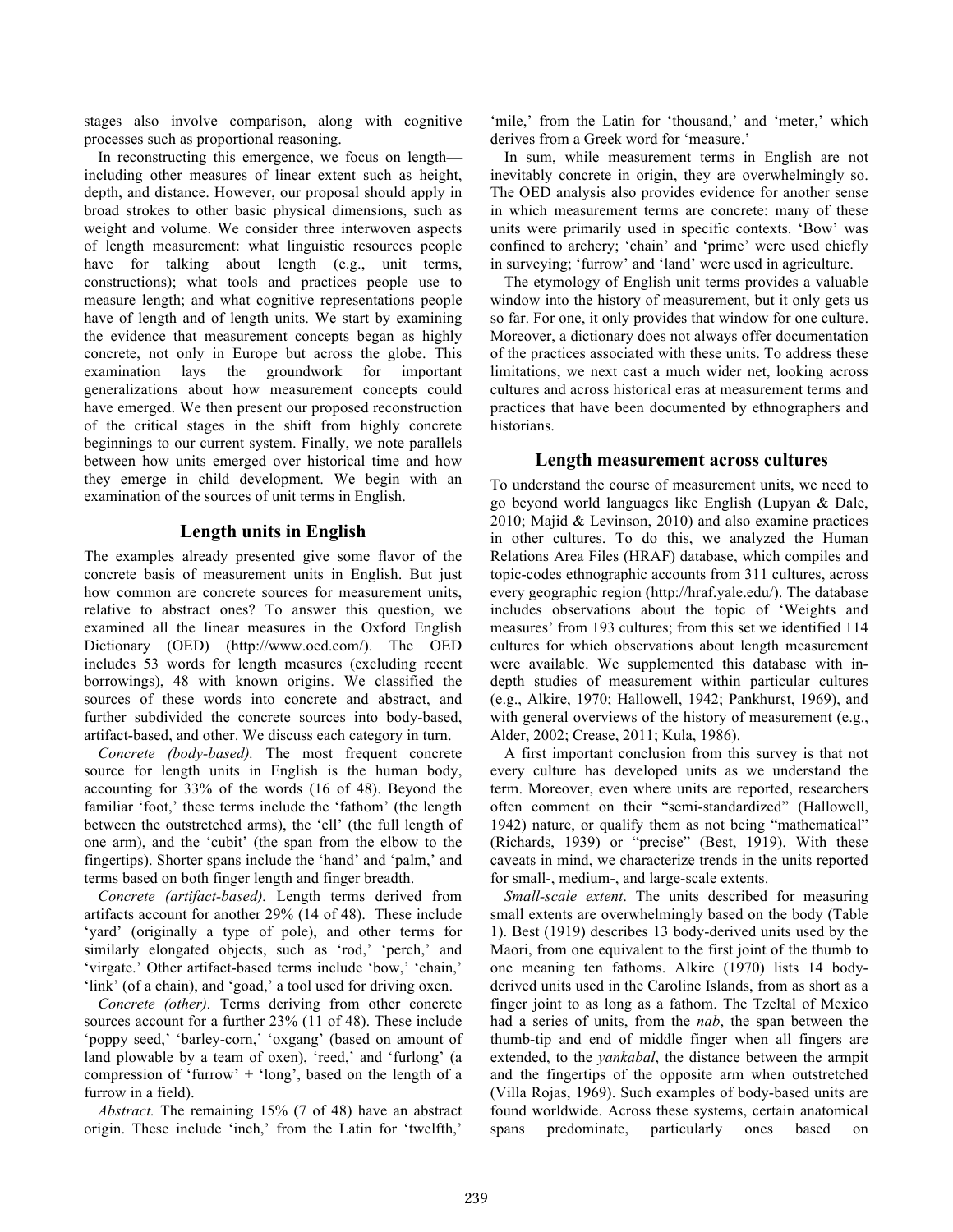| Source                                        | Source type           | Scale  | Culture/Region |
|-----------------------------------------------|-----------------------|--------|----------------|
| Louse egg                                     | Other (natural world) | Small  | India          |
| Barley-corn                                   | Other (natural world) | Small  | Anglo-Saxon    |
| Finger (breadth)                              | Body-based            | Small  | widespread     |
| Hand span (thumb to little finger)            | Body-based            | Small  | widespread     |
| Foot                                          | Body-based            | Small  | widespread     |
| Pace                                          | Other (activity)      | Small  | widespread     |
| Forearm (elbow to fingertip)                  | Body-based            | Small  | widespread     |
| Fathom (wing-span)                            | Body-based            | Small  | widespread     |
| Person (with arms extended above head)        | Body-based            | Small  | Maori          |
| Furrow (length of furrow in a field)          | Other (agricultural)  | Medium | Anglo-Saxon    |
| Hatchet throw, backwards from seated position | Other (activity)      | Medium | Hungary        |
| Hatchet throw, from seated position           | Other (activity)      | Medium | Hungary        |
| Bow shot                                      | Other (activity)      | Medium | Kogi           |
| Call (distance from which can be heard)       | Other (activity)      | Medium | India          |
| Distance seen from camel's back               | Other (activity)      | Large  | Saharan Africa |
| Day (distance covered in day of walking)      | Other (event)         | Large  | widespread     |

Table 1: Concrete sources of measurement units across cultures

salient divisions of the forelimbs. Less often reported are examples of measures based on anything *other* than the body. However, several are based on artifacts, such as a unit of length based on a long tool for cutting banana leaves, used by the Chagga (Africa) (Marealle, 1963).

*Medium-scale extent.* Traditional measures for mediumscale extents are less widely reported. They tend to involve brief actions. Examples include 'bow shot' and 'stone throw.' In other places, sound served as the basis, with measures derived from the distance at which one could hear a person calling or a bull bellowing. Elsewhere, sight served as a basis, with measures based on the distance one could see from a camel, in the Sahara (Kula, 1986), or the distance at which a buffalo appears to be the size of a man, in Vietnam (Pasquier, 1907).

*Large-scale extent*. At larger scales, measures are predominantly based on temporally extended events. In culture after culture, large distances are reckoned in terms of days spent walking, or 'sleeps.' Some measured the distance of journeys in terms of culture-specific consumption habits, such as the number of betel nuts chewed (Karen), pipebowls smoked (Ojibwa), or young coconuts drunk (Nicobarese). At least one culture, the Ojibwa of North America, found an ingenious way to use the body to measure large-scale distances. This was done by superimposing the outstretched hand on the arc of the sun. One 'hand-stretch' was considered one fourth of the arc from sunrise to zenith, and could thus be used to estimate how much of a day it would take to travel the target distance (Jenness, 1935).

Many measurement practices in traditional societies are described as confined to particular contexts (Table 2). The

Kedang of Indonesia, for instance, have a conventional set of points on the arm used for measuring wedding gifts chiefly, elephant tusks and gongs (Barnes, 1982). Among the Siwai of Papua New Guinea, a conventional system arose for measuring the girth of pigs (Oliver, 1955). A practice for measuring string money among the Yurok in California sometimes involved tattooing measurement landmarks on the arm (Kroeber, 1925).

Table 2: Context-specific measurement practices across cultures

| Target                          | Comparator      | Culture          |
|---------------------------------|-----------------|------------------|
| String money                    | Forearm tattoos | Yurok            |
| <b>Buffalo</b><br>horns         | Forearm points  | Toraja           |
| Canoes                          | Hand points     | Caroline Islands |
| Wedding gifts<br>(gongs, tusks) | Forearm points  | Kedang           |
| Pigs (girth)                    | Arm points      | Siwai            |
|                                 |                 |                  |

#### **Reconstructing the emergence of units**

How could abstract units as we know them today have emerged out of such highly concrete, often context-specific practices? Our proposal takes off from the observation that comparison is the basis of measurement (e.g., Crump, 1990). In a sense, the practical activity of aligning an object against a ruler or other tool can be seen as a comparison.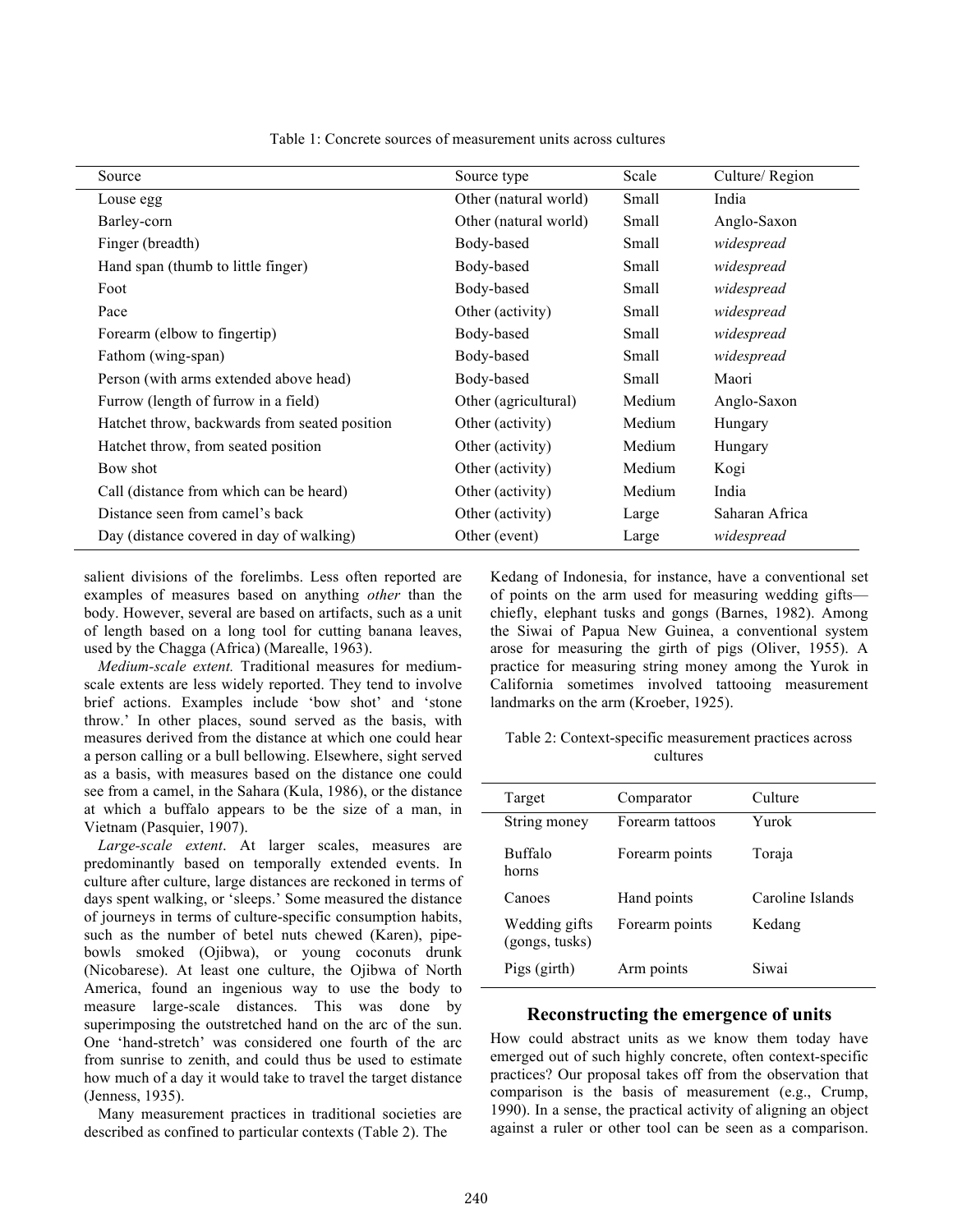But, we argue, the role of comparison in measurement also goes much deeper. Though the power of comparison in learning is increasingly recognized, its power in cultural history is less appreciated. Comparison is claimed to be universal across cultures (Brown, 1991), and enters into language and cognition in several ways. Only a subset of comparisons concern physical properties like length, and even these are very often relative and qualitative (e.g., "This log is longer than that one"). But such comparisons are not measurement in a strict sense (Hallowell, 1942). The impulse to measure is an impulse to express, more or less precisely, *exactly* how long a target is. We suggest that, initially, this impulse motivates ad hoc comparisons between particular objects—a target and another object and, later, comparisons between other things.

## **Stage 1: Ad hoc comparison**

The first type of comparisons that enter into the early stages of measurement are *ad hoc*. A person has some target object—a log, fish, or house—whose length they would like to characterize. To do so, they invoke a point of comparison—a *comparator*—whose length is more accessible contextually or is more widely known. There are a number of contexts where such ad hoc comparisons would have been used—and, indeed, are still used. One is when someone is trying to characterize the properties of a nonpresent target, such as a fish that got away. Invoking this target can be done purely in language, using a more widely known object as a comparator, as in "It was the length of my arm." It can also be done by anchoring the comparison to the present context, e.g., "It was this big," accompanied by a size gesture. Gesture regularly enters into such comparisons, and gestural conventions specialized for ad hoc comparison have been widely reported (e.g., in Nuer; Huffman, 1931).

Another prominent context for ad hoc comparison is when one is trying to judge which of two targets, A or B, is longer. This can be done by eye when the difference is marked, or by directly juxtaposing the targets when this is possible. However, when A and B cannot be directly juxtaposed, the judgment requires a new solution (Hallowell, 1942). Consider the example of wanting to know which of two spatially separated trees has a thicker trunk. If "eyeballing" is unsatisfactory, a solution is to introduce a comparator—a third object that can be directly juxtaposed with each target. This comparator could be a body part, tool, or something improvised on the spot to match one of the two targets—for example, a twig broken off or a cord cut to the right length. Techniques like this are widely described in the ethnographic literature (e.g., Hallowell, 1942), and can be readily observed today. In the game of bocce, for instance, when one wants to decide which of two balls is closer to the pallino, a string is first used to mark the distance of one ball (creating a comparator to match one target length), and then used to compare this to the second target length. Interestingly, the bulk of these ad hoc comparisons seem to occur between a target and a

comparator of equal length (*equal comparisons*), such that no further computation is involved, rather than between a target that is shorter or larger than the comparator (*unequal comparisons*).

### **Stage 2: Conventional comparisons**

Over time, certain comparators that were initially used on an ad hoc basis become conventional. That is, rather than reach for a comparator simply because it is apt for present purposes, people begin to use comparators that are commonly used as such in their community. Such conventionalization processes are evident in language. A recent analysis tracked changes over time in how English speakers have filled the construction "the size of a [NOUN]," using the Google Ngram corpus (Morris, 2017). In the 1800's, the top four nouns in this construction were *pea*, *walnut*, *pinhead*, and *egg*; in the 2000's, the top four have been *pea*, *walnut*, *quarter*, and *football field*. This analysis shows that certain comparators (*pea*, *walnut)* have stability over time, whereas others (*quarter, football field*) are newly conventionalized.

Why do some length comparators become conventional, rather than others? This could reflect factors such as *availability* (i.e., how readily available the comparator is—a barley-corn would never catch on outside of a farming community), *alignability* (how readily the comparator can be aligned with the target—the human ear is readily available, but is not easy to align with a target), and *aptness of scale* (the foot is available and alignable, but would be impractical when measuring distance between towns) (Crease, 2011). The universal use of body-based spans for measuring small-scale extents is perhaps explainable in terms of these factors: the body is always available, readily alignable (certain spans more than others), and apt for small-scale extents.

Conventionalization appears to be a gradual process, and we suggest that a few changes happen as conventionalization proceeds. For one, people become more likely to use comparators in *unequal* comparisons. Unequal comparisons are more cognitively taxing, requiring either proportional reasoning (e.g., half the length of foot) or counting (the length of three feet). Researchers have noted that, in a given community, only certain comparators enter into unequal comparisons. In describing body-based units in the Caroline Islands, Alkire (1970) notes that, while one can speak of "two forearm-lengths" or "two hand-spans," informants reject the same construction with other spans, such as palm-width. Instead, one must say something like "two spans of palm-width size" as such terms are only used to describe "the exact length of an object relative to any other" (p. 29). We interpret this as evidence that these spans differ in their degree of conventionalization as length comparators.

## **Stage 3: Standardized comparisons**

Once comparators have become conventional, people begin to recognize a problem: though a comparator such as the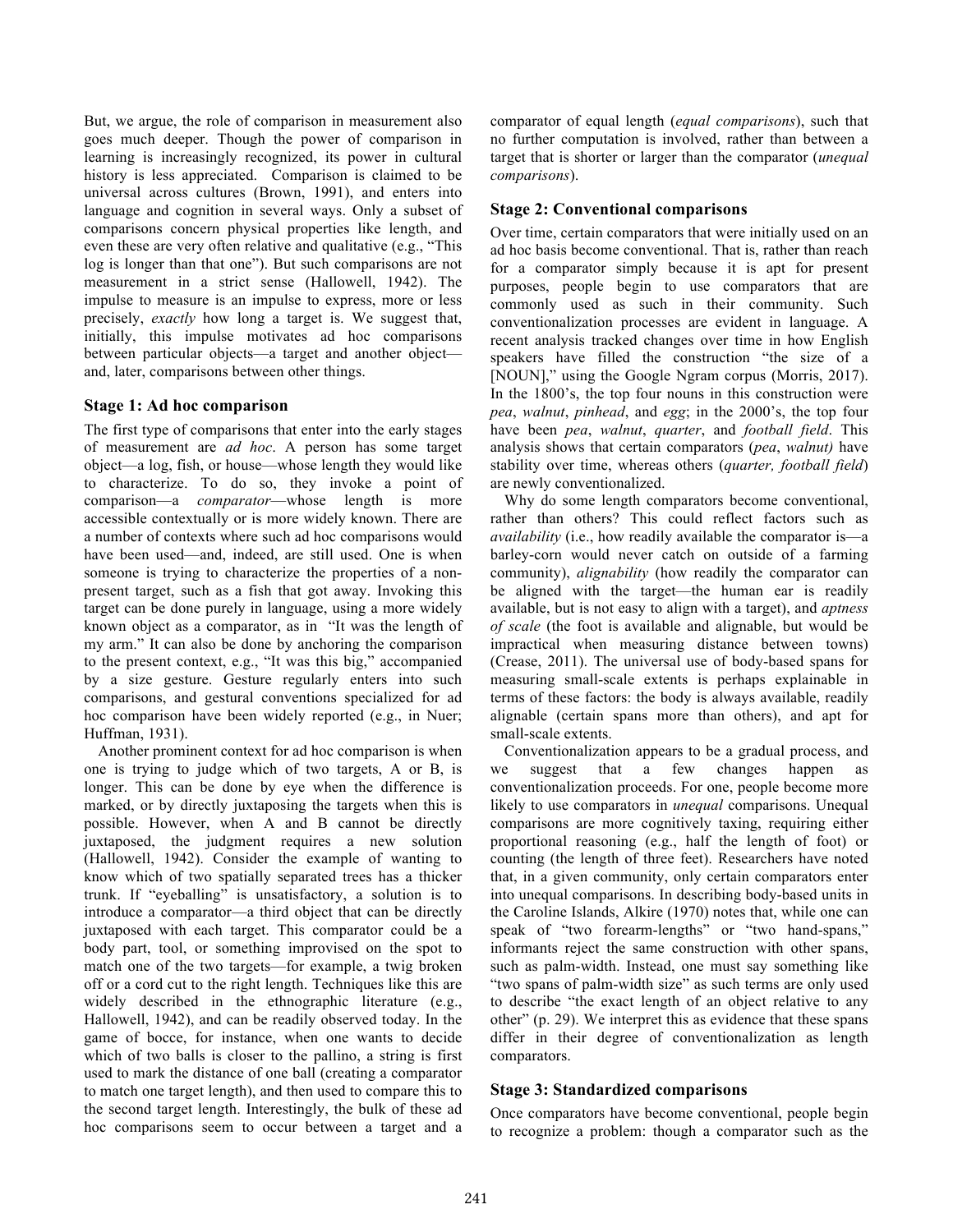foot is conventional, not all instances of that comparator are strictly equivalent. This leads to imprecision, and the historical and ethnographic literature is full of evidence of people recognizing—and trying to work around—this issue. At one point in China, a distinction was made between a 'man's hand' and 'woman's hand' (Crease, 2011). Among the Maori, it was common to enshrine one man's arm span in a wooden rod, called a *rauru*; such rods would be used throughout house-building projects and would sometimes be passed down through generations (Best, 1918, p. 31). Elsewhere, people have taken advantage of the fundamental imprecision of body-based measures. In Ethiopia, it was common to bring to the market a person with "long arms" to help one measure purchases (Pankhurst, 1969, p. 36).

A solution to the problem is to develop an idealized version of the conventional comparator, or *standard*. Though the issue of imprecision is likely widely recognized in traditional societies (e.g., Saxe & Moylan, 1982), few appear to have introduced standards. These emerge with intensive commerce. Standards could be based on known concrete lengths (e.g., a prestigious person's arm), or they could be devised to be representative of the class of comparators. Often the standards nod to their concrete origins, as when King Edward I (1239-1307) introduced the "Iron Ulna" as a standard measure. Importantly, we suggest, the adoption of a standard precipitates a key change in how the comparator will come to be conceived. Decoupled from any actual object—or even a class of objects—the comparator becomes something significantly more abstract and more recognizable as a unit.

Standardization may precipitate other changes, too. For instance, we speculate that it is at this stage that the comparator becomes especially likely to break free of its use in particular contexts. Further, it is only at this stage that it makes sense for people to propose new definitions of the standard. History is full of such proposals. Once the foot was not only an appendage but an idea, it made sense for John Locke to propose the "philosophical foot" and for others to introduce the "natural foot" and even the "manual foot" (Whitehall, 2007). Moreover, once the idea of abstract standards is in play, there is no need to simply redefine (formerly) concrete measures; one can invent entirely new standards, abstract form birth. The meter, first proposed in 1670, is the pre-eminent example.

## **Later stages**

After the notion of a standard—and with it the idea of an abstract unit—is established, the stage is set for further changes, which we sketch only very briefly. Comparison is involved in these further changes, too, but alongside other cognitive processes. The next key change is toward *systematization*. This occurs when people begin to compare standard units to each other, abstractions to abstractions. This may first happen within the same dimension, when people realize the utility of having units neatly nested within other units. This process likely overlaps with standardization. Since an abstract unit allows wiggle room for redefinition (as in the different versions of the "foot" already mentioned), it can be redefined to allow for hierarchical relations with other units (Kula, 1986). Systematization of this type eventually also happens across scales and dimensions. That is, instead of merely comparing two different units of small-scale extent (e.g., 'foot' and 'yard'), people start to compare length units at different scales (e.g., 'foot' and 'mile'); and then units of length with units of depth, and so on. The process depends, not just on comparison, of course, but also on proportional and hierarchical reasoning. The end result of this process of systematization is a compact, coherent system of units that can be understood entirely *relationally*. Millions of people today use the meter without knowing—or needing to know—its physical basis in the speed of light.

# **Length measurement in child development**

We have proposed that length units emerge gradually, in stages. Do children's ideas about length follow a similar course? Several sources of evidence suggest this may be the case. A first source is studies by Piaget and colleagues on "spontaneous measurement" in young children (Piaget, Inhelder, & Szeminska, 1960). These researchers examined what children would do when asked to judge which of two towers is taller but could not physically juxtapose the two. Several stages in children's behavior were evident. Until the age of four or five, children were content with rough, visual comparisons. Later they spontaneously attempted to use a comparator—whether their own body or a stick. At first children only considered such a stick useful if it was the same length as one of the targets (i.e., one that afforded an equal comparison); only later, not until the age of 7 or 8, did they use a comparator longer or shorter than either target (i.e., ones that afforded only unequal comparisons). Followup studies on spontaneous measurement find that children can be induced to use a comparator at younger ages if the inadequacy of visual comparison is more obvious (Bryant & Kopytynska, 1976), or when the task is couched in a particular, motivating context (Miller, 1989). Interestingly, children induced to measure in one context will not necessarily spontaneously measure later, in a superficially different context (Bryant & Kopytynska, 1976). These findings resonate with the cross-cultural and historical evidence reviewed above that length units often emerge within—and remain confined to—specific contexts.

Another line of research examines how children notice and remember length. This work shows that, in infancy, children are sensitive to *relative* length with a comparator present (i.e., how long a target dowel is relative to an adjacent dowel) (e.g., Duffy, Huttenlocher, Levine, & Duffy, 2005), but are not sensitive to *absolute* length until many years later. These researchers suggest that the ability to encode absolute length may result from having internalized a standard comparator that one can impose mentally on the target (Duffy, Huttenlocher, & Levine, 2005; Vasilyeva, Duffy, & Huttenlocher, 2007). In sum, measurement understanding is slow to emerge, both